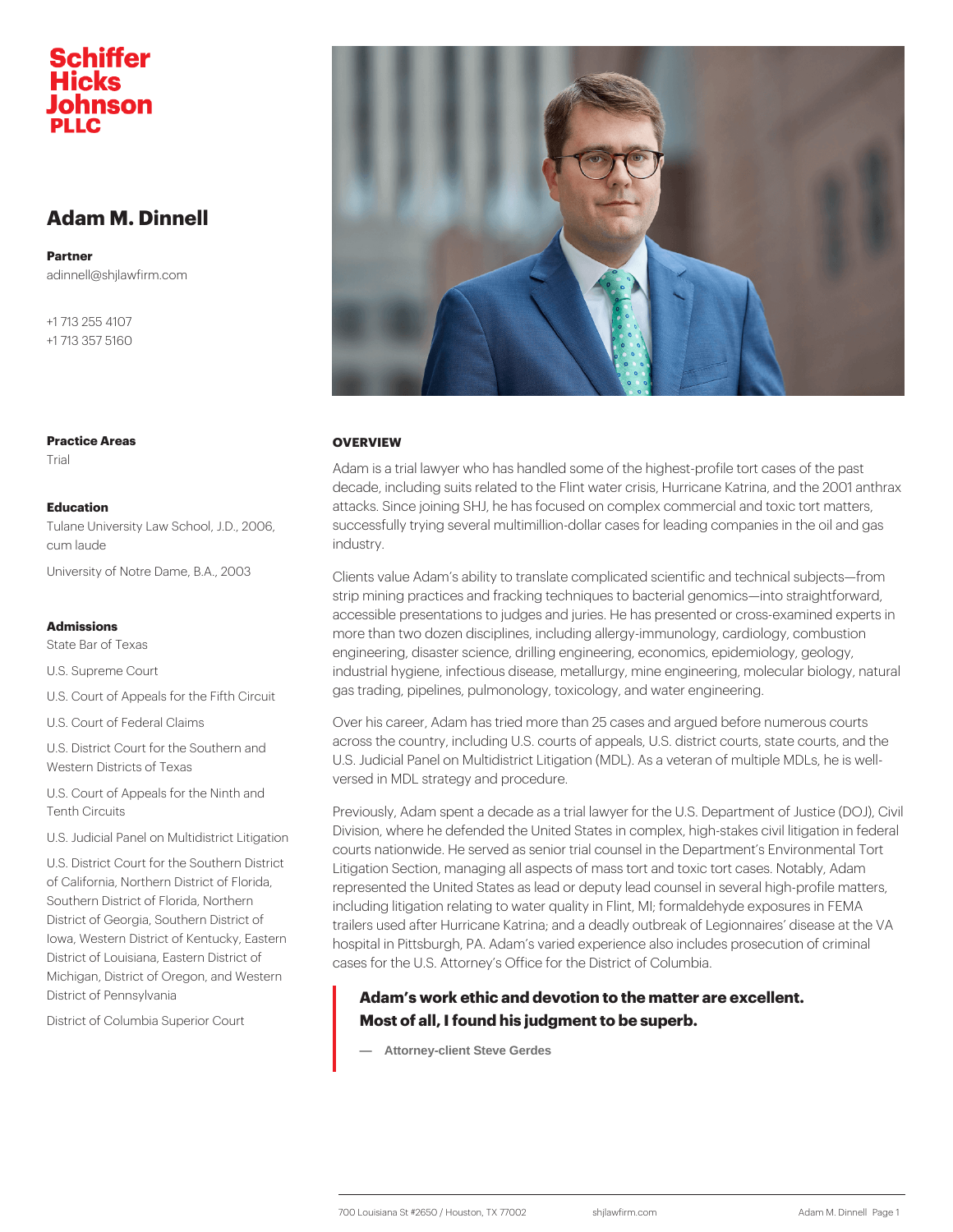A frequent instructor for law school trial advocacy programs, Ada variety of litigation topics, including the use of scientific eviden development. Throughout his career, he has been heavily involve bono work, serving as a DOJ mentor coordinator, a Houston Bar, bono counsel for individual clients in both the District of Columb

#### NOTABLE EXPERIENCE

Energy and Natural Resources

Adam M. Dinnell

Partner adinnell@shjlawfirm.com

- +1 713 255 4107
- +1 713 357 5160
- Tried multimillion-dollar federal case on behalf of a gas drillin provision of oilfield services. Successfully obtained a no liabil
- Tried multimillion-dollar contractual dispute involving fracking bankruptcy court. Successfully obtained a defense ruling for th
- Tried \$100 million contractual dispute involving natural gas sa
- Represented mineral owner in dispute with mining company cor Presented argument and evidence during multi-day temporary i
- Represented an energy and resources consulting company at a dollar business valuation dispute.
- Successfully obtained dismissal and an award of sanctions in f Texas Citizens Participation Act in response to a \$35 million brought against client by a wind energy developer.

#### Toxic Torts

- Represented the United States as lead counsel in all claims an United States stemming from the federal response to the Flint
- Represented the United States as lead counsel in \$50 million I outbreak of Legionnaires disease at the VA Hospital in Pittsbu responsible for litigating over two dozen cases and claims, inc wrongful death.
- Represented the United States as deputy lead counsel in \$100 liability litigation featuring 40,000 plaintiffs who alleged injuri due to the government s provision of emergency trailers follow Oversaw all scientific/medical aspects of the case. Obtained the against the government by drafting a series of motions based on emergency management statutes. Later argued before the U.S. Fifth Circuit and obtained a publimishee: dFaEfiMiAm Tamadeer Formaldehy Liab. Lifig8 F.3d 281 (5th Cir. 2012).
- Represented the United States as lead counsel in \$90 million a plaintiffs who alleged take-home exposures to lead and cadmiu recycling operations at a federal correctional institution in Ma significant bellwether plaintiff discovery and subsequently sec of all claims.
- Represented the United States in multidistrict litigation stemm contamination at Camp Lejeune, NC.
- Represented the United States in a wrongful death case brough person to die from the 2001 anthrax mail attacks. Jointly hand of discovery, resulting in resolution.
- Represented the United States as appellate counsel in an appe dismissal of personal injury and wrongful death claims related Argued before the U.S. Court of Appeals for the Tenth Circuit and affirmance.cia v. U.S., A583 F6r.6d 1170 (10th Cir. 2008).
- $\bullet$  Represented the United States as lead counsel in a case broug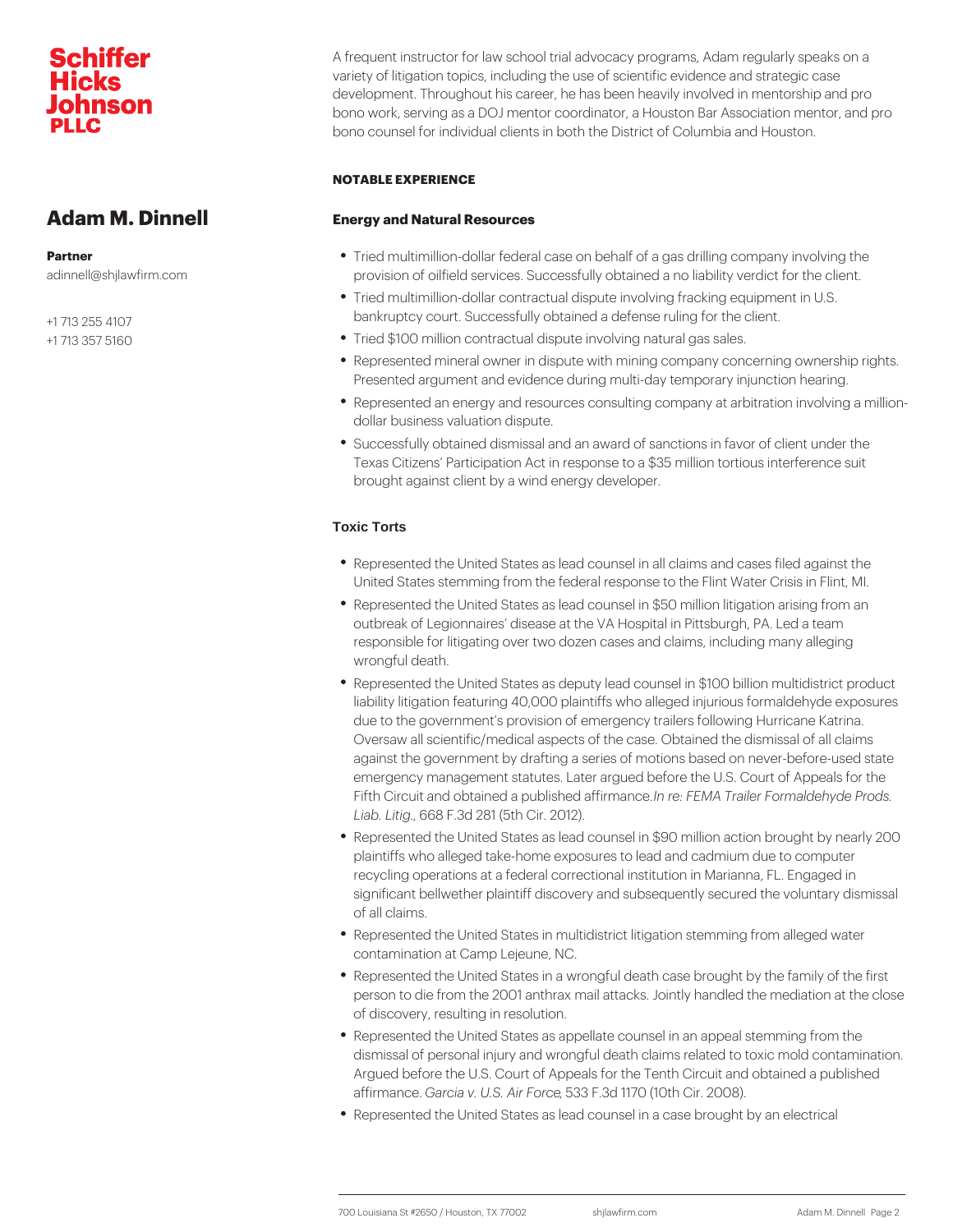Adam M. Dinnell

Partner adinnell@shjlawfirm.com

+1 713 255 4107

+1 713 357 5160

cooperative that alleged federal firefighters negligently caused property during a wildfire in eastern Oregon. Successfully obtained and the action.

- Represented the United States in a case brought by a family all brain injuries caused by alleged exposures to carbon monoxide
- Represented the United States in a case brought by a plaintiff neurological problems caused by exposure to toxic mold in a g Following the production of expert reports, secured a voluntary
- Represented the United States as lead counsel in a wrongful d family of a U.S. magistrate judge. Successfully obtained dismis

## **Other**

- Represented individual in a healthcare non-competition dispute
- Representing individuals in high-visibility matters involving the scandal in Houston, TX, and the wrongful death of a Peace Cor
- Pro bono, representing death row inmate Rob Will in habeas pr Court of Appeals for the Fifth Circuit.
- Aided the DOJ Antitrust Division in the Aetna-Humana merger I team during a two-week bench trial that resulted in the merger
- Represented the United States in the prosecution of six defend Occupy DC movement, took over a government building in Wa highly publicized jury trial, secured guilty verdicts as to all si
- Represented the attorney general as appellate counsel in an a decision of the Board of Immigration Appeals. Argued before the the Ninth Circuit and obtained a puTbdiusfhgehdi avf.fiMn,mo.sTo.an&s.oeFy.3d 988 (9th Cir. 2008).

## RECOGNITIONS

- 40 & Under HBenLoishmark Lit (ganzon)
- $\bullet$  On the Rise Texas Legal Excellence ATwenads, LA all MS of @121  $\bullet$  blia and
- Fellow, Texas Bar Foundation (2021)
- Department of Justice Antitrust Division Assistant Attorney Ge
- Department of Justice Civil Division Training & Professional De
- Recognized by the Attorney General as an Outstanding Mentor
- Department of Justice Civil Division Perseverance Award (2014)
- $\bullet$  Department of Justice Civil Division Special Commendation for
- $\bullet$  Department of Justice Civil Division Special Commendation for
- John W. Douglas Award for Pro Bono Service (2010)
- Department of Justice Civil Division Rookie of the Year Award

### PUBLICATIONS AND SPEAKING ENGAGEMENTS

- \* Using the Private Individual Under Like Circumstances to Yo Private Liability Requirement Under the FLe. SerAtt $\overline{\mathbf{y}}$  ort BW b He th Act (January 2011)
- Co-author with Adam J. Russ, Legal Hurdles to Developing Wi Energy Source in the United States: Creative a 2nd NCW mparlaNt Tv b. & BUS35 (2007)